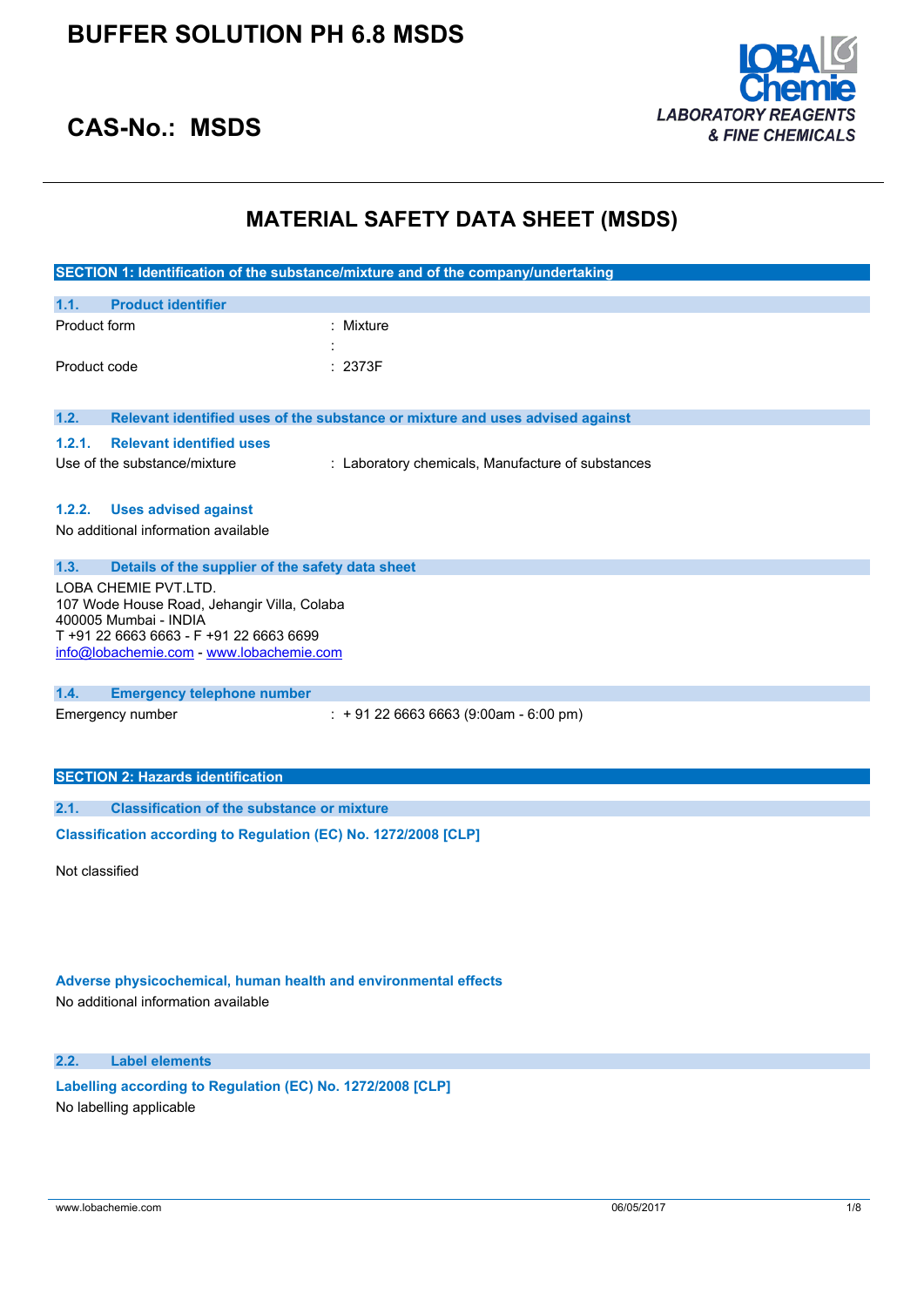Safety Data Sheet

### **2.3. Other hazards**

**3.2. Mixtures**

No additional information available

| <b>SECTION 3: Composition/information on ingredients</b> |  |  |  |  |  |
|----------------------------------------------------------|--|--|--|--|--|
|                                                          |  |  |  |  |  |
|                                                          |  |  |  |  |  |
| Not applicable                                           |  |  |  |  |  |
|                                                          |  |  |  |  |  |

| <b>Name</b>                                         | <b>Product identifier</b>                                                 | $\frac{9}{6}$ | <b>Classification according</b><br>to Regulation (EC) No.<br>1272/2008 [CLP] |
|-----------------------------------------------------|---------------------------------------------------------------------------|---------------|------------------------------------------------------------------------------|
| <b>WATER AR</b>                                     | (CAS-No.) 7732-18-5<br>(EC-No.) 231-791-2                                 | $95 - 99$     | Not classified                                                               |
| POTASSIUM DIHYDROGEN<br>ORTHOPHOSPHATE ANHYDROUS AR | (CAS-No.) 7778-77-0<br>(EC-No.) 231-913-4                                 | $0.1 - 1$     | Not classified                                                               |
| SODIUM HYDROXIDE PELLETS(OR PEARLS)<br>AR.          | (CAS-No.) 1310-73-2                                                       | $0.01 - 1$    | Skin Corr. 1A. H314                                                          |
| SODIUM AZIDE AR                                     | (CAS-No.) 26628-22-8<br>(EC-No.) 247-852-1<br>(EC Index-No.) 011-004-00-7 | $0.05 - 1$    | Acute Tox. 1 (Oral), H300<br>Aquatic Chronic 1, H410                         |

Full text of H-statements: see section 16

|      | <b>SECTION 4: First aid measures</b>                        |                                                                            |  |
|------|-------------------------------------------------------------|----------------------------------------------------------------------------|--|
|      |                                                             |                                                                            |  |
| 4.1. | <b>Description of first aid measures</b>                    |                                                                            |  |
|      | First-aid measures after inhalation                         | : Assure fresh air breathing. Allow the victim to rest.                    |  |
|      | First-aid measures after skin contact                       | : Gently wash with plenty of soap and water.                               |  |
|      | First-aid measures after eye contact                        | : Rinse immediately with plenty of water.                                  |  |
|      | First-aid measures after ingestion                          | $:$ Rinse mouth.                                                           |  |
| 4.2. | Most important symptoms and effects, both acute and delayed |                                                                            |  |
|      | No additional information available                         |                                                                            |  |
| 4.3. |                                                             | Indication of any immediate medical attention and special treatment needed |  |
|      | Treat symptomatically.                                      |                                                                            |  |
|      | <b>SECTION 5: Firefighting measures</b>                     |                                                                            |  |
| 5.1. | <b>Extinguishing media</b>                                  |                                                                            |  |
|      | Suitable extinguishing media                                | : Carbon dioxide. Dry powder. Foam. Water spray.                           |  |
|      | Unsuitable extinguishing media                              | : Do not use a heavy water stream.                                         |  |
| 5.2. | Special hazards arising from the substance or mixture       |                                                                            |  |

No additional information available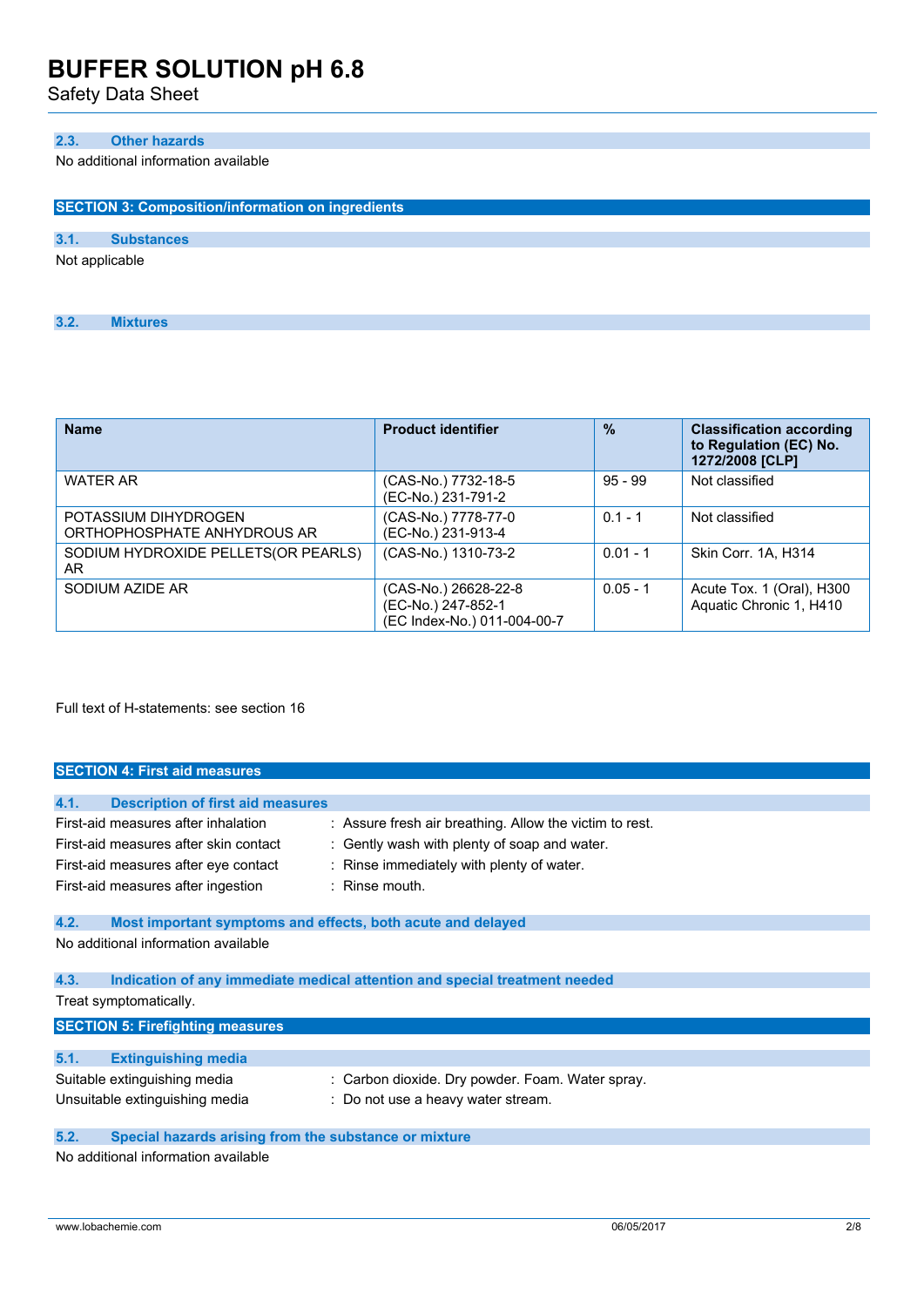Safety Data Sheet

| 5.3.   | <b>Advice for firefighters</b>                                      |                                                                                                                            |
|--------|---------------------------------------------------------------------|----------------------------------------------------------------------------------------------------------------------------|
|        | Protection during firefighting                                      | : Do not enter fire area without proper protective equipment, including respiratory<br>protection.                         |
|        | <b>SECTION 6: Accidental release measures</b>                       |                                                                                                                            |
| 6.1.   |                                                                     | Personal precautions, protective equipment and emergency procedures                                                        |
| 6.1.1. |                                                                     |                                                                                                                            |
|        | For non-emergency personnel<br>Emergency procedures                 | : Evacuate unnecessary personnel.                                                                                          |
|        |                                                                     |                                                                                                                            |
| 6.1.2. | For emergency responders                                            |                                                                                                                            |
|        | Protective equipment                                                | : Use personal protective equipment as required.                                                                           |
| 6.2.   | <b>Environmental precautions</b>                                    |                                                                                                                            |
|        | Avoid release to the environment.                                   |                                                                                                                            |
|        |                                                                     |                                                                                                                            |
| 6.3.   | Methods and material for containment and cleaning up                |                                                                                                                            |
|        | Methods for cleaning up                                             | : Collect spillage. On land, sweep or shovel into suitable containers.                                                     |
| 6.4.   | <b>Reference to other sections</b>                                  |                                                                                                                            |
|        | No additional information available                                 |                                                                                                                            |
|        | <b>SECTION 7: Handling and storage</b>                              |                                                                                                                            |
| 7.1.   | <b>Precautions for safe handling</b>                                |                                                                                                                            |
|        | Precautions for safe handling                                       | : Avoid contact with skin and eyes. Do not breathe vapours.                                                                |
|        | Hygiene measures                                                    | : Wash hands and other exposed areas with mild soap and water before eating,<br>drinking or smoking and when leaving work. |
| 7.2.   | <b>Conditions for safe storage, including any incompatibilities</b> |                                                                                                                            |
|        | Storage conditions                                                  | : Store in a well-ventilated place. Keep container tightly closed. Store in a dry place.                                   |
| 7.3.   | <b>Specific end use(s)</b>                                          |                                                                                                                            |
|        | No additional information available                                 |                                                                                                                            |
|        | <b>SECTION 8: Exposure controls/personal protection</b>             |                                                                                                                            |
|        |                                                                     |                                                                                                                            |
| 8.1.   | <b>Control parameters</b>                                           |                                                                                                                            |
|        | No additional information available                                 |                                                                                                                            |

| 8.2.<br><b>Exposure controls</b>                              |                                                                    |  |
|---------------------------------------------------------------|--------------------------------------------------------------------|--|
| Hand protection                                               | : Protective gloves                                                |  |
| Eye protection                                                | : Chemical goggles or safety glasses                               |  |
| Skin and body protection                                      | : Wear suitable protective clothing                                |  |
| Respiratory protection                                        | : [In case of inadequate ventilation] wear respiratory protection. |  |
| <b>SECTION 9: Physical and chemical properties</b>            |                                                                    |  |
| 9.1.<br>Information on basic physical and chemical properties |                                                                    |  |
| <b>Physical state</b>                                         | $:$ Liguid                                                         |  |
| Colour                                                        | : Clear colourless.                                                |  |

www.lobachemie.com 06/05/2017 3/8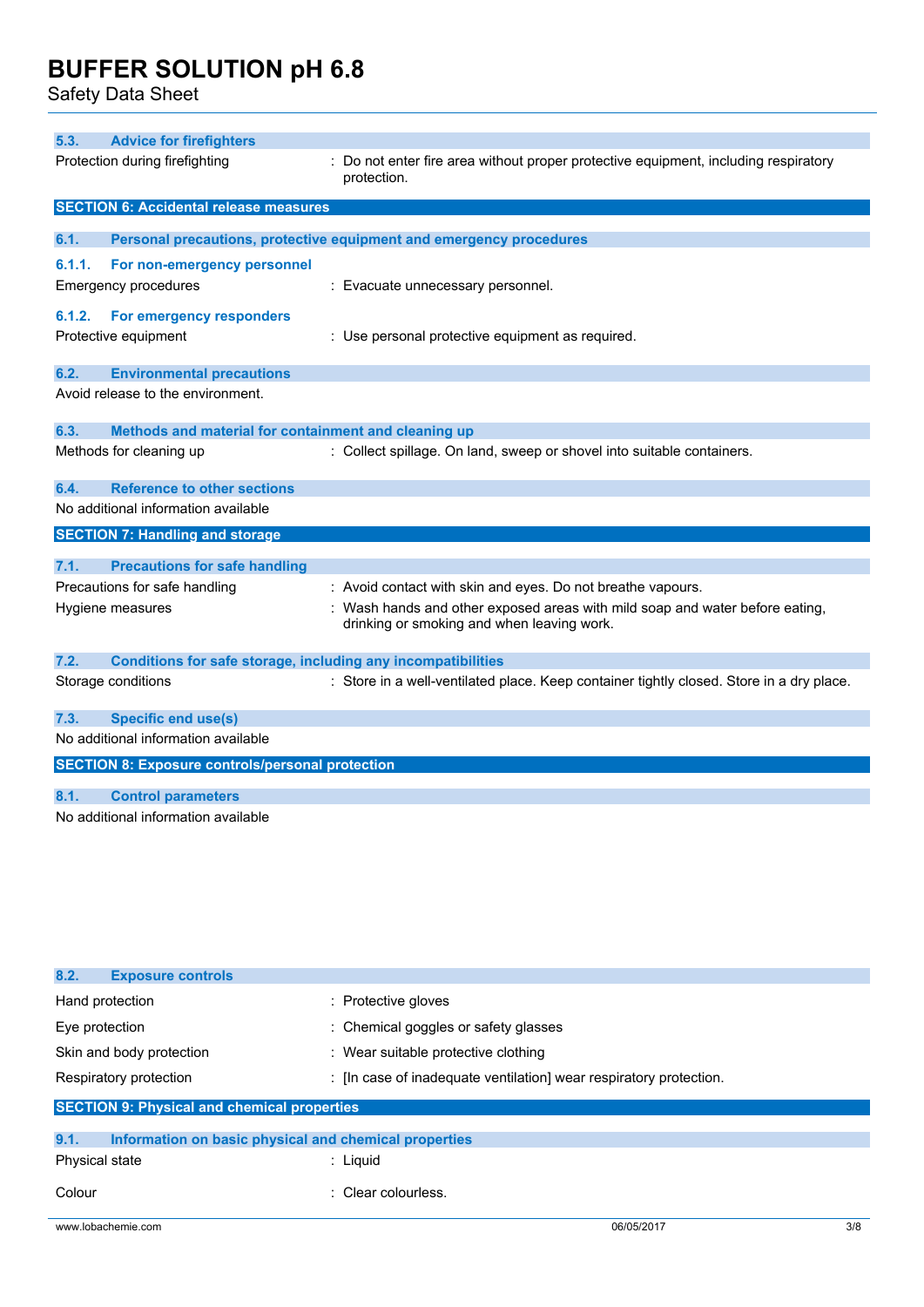### Safety Data Sheet

| Odour                                      | : No data available |
|--------------------------------------------|---------------------|
| Odour threshold                            | : No data available |
| pH                                         | : 6.8               |
| Relative evaporation rate (butylacetate=1) | : No data available |
| Melting point                              | : No data available |
| Freezing point                             | : No data available |
| Boiling point                              | : No data available |
| Flash point                                | : No data available |
| Auto-ignition temperature                  | : No data available |
| Decomposition temperature                  | : No data available |
| Flammability (solid, gas)                  | : No data available |
| Vapour pressure                            | : No data available |
| Relative vapour density at 20 °C           | : No data available |
| Relative density                           | : No data available |
| Solubility                                 | : No data available |
| Log Pow                                    | : No data available |
| Viscosity, kinematic                       | : No data available |
| Viscosity, dynamic                         | : No data available |
| Explosive properties                       | : No data available |
| Oxidising properties                       | No data available   |
| <b>Explosive limits</b>                    | : No data available |

| 9.2.  | <b>Other information</b>                    |  |     |
|-------|---------------------------------------------|--|-----|
|       | No additional information available         |  |     |
|       | <b>SECTION 10: Stability and reactivity</b> |  |     |
|       |                                             |  |     |
| 10.1. | <b>Reactivity</b>                           |  |     |
|       | No additional information available         |  |     |
| 10.2. | <b>Chemical stability</b>                   |  |     |
|       | Stable under normal conditions.             |  |     |
| 10.3. | <b>Possibility of hazardous reactions</b>   |  |     |
|       | No additional information available         |  |     |
| 10.4. | <b>Conditions to avoid</b>                  |  |     |
|       | Direct sunlight. Overheating. Open flame.   |  |     |
| 10.5. | <b>Incompatible materials</b>               |  |     |
|       | No additional information available         |  |     |
| 10.6. | <b>Hazardous decomposition products</b>     |  |     |
|       | No additional information available         |  |     |
|       | www.lobachemie.com<br>06/05/2017            |  | 4/8 |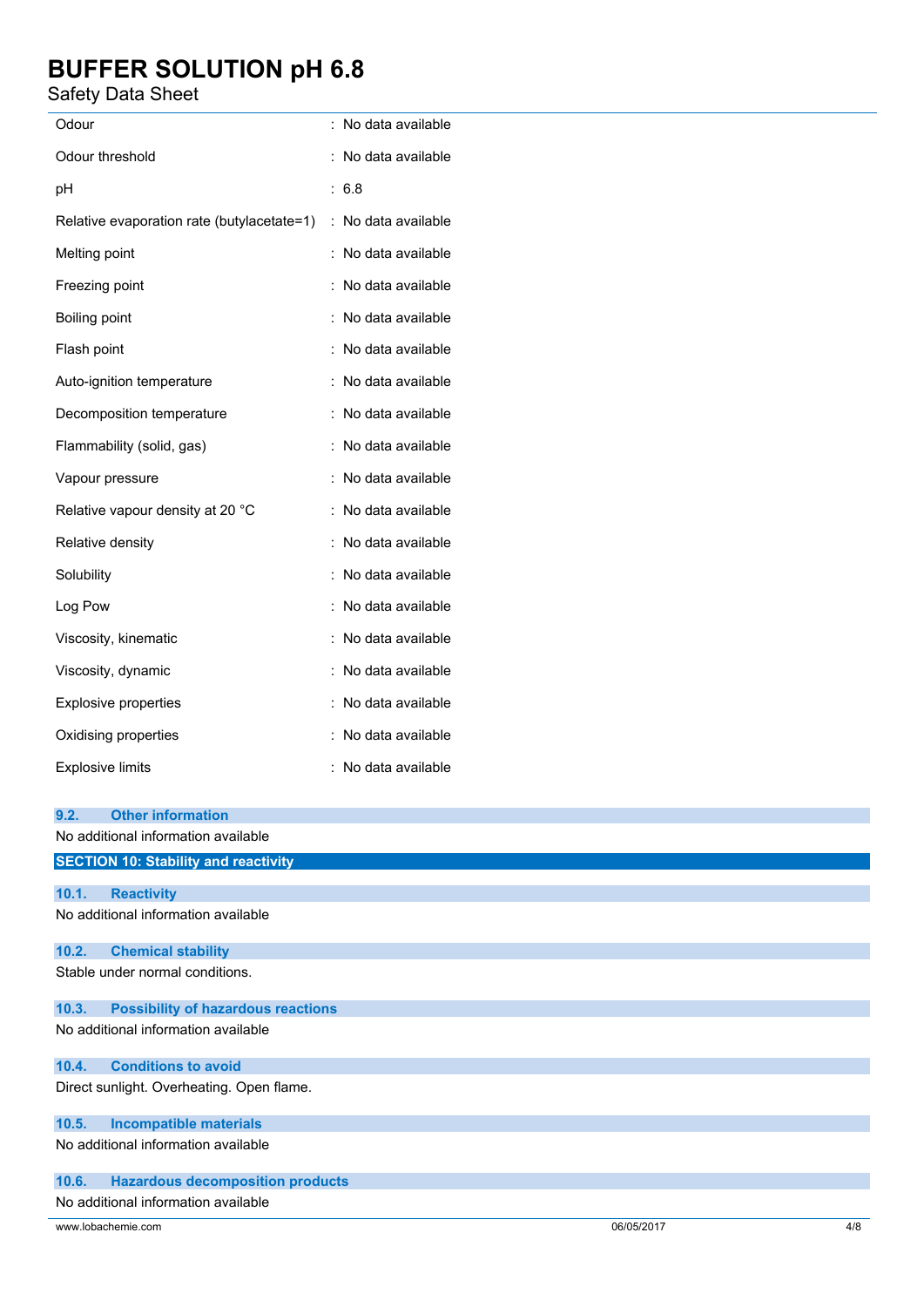Safety Data Sheet

#### **SECTION 11: Toxicological information**

| Information on toxicological effects<br>11.1. |                                 |
|-----------------------------------------------|---------------------------------|
| Acute toxicity                                | $:$ Not classified              |
| Skin corrosion/irritation                     | $\pm$ Not classified<br>pH: 6.8 |
| Serious eye damage/irritation                 | $:$ Not classified<br>pH: 6.8   |
| Respiratory or skin sensitisation             | $:$ Not classified              |
| Germ cell mutagenicity                        | $\pm$ Not classified            |
| Carcinogenicity                               | $\pm$ Not classified            |
| Reproductive toxicity                         | : Not classified                |
| STOT-single exposure                          | $\pm$ Not classified            |
| STOT-repeated exposure                        | $:$ Not classified              |
| Aspiration hazard                             | $:$ Not classified              |

| <b>SECTION 12: Ecological information</b> |                                     |  |
|-------------------------------------------|-------------------------------------|--|
|                                           |                                     |  |
|                                           | 12.1. Toxicity                      |  |
|                                           | No additional information available |  |

| 12.2. | <b>Persistence and degradability</b>      |                                                         |  |
|-------|-------------------------------------------|---------------------------------------------------------|--|
|       |                                           |                                                         |  |
|       | <b>SODIUM AZIDE AR (26628-22-8)</b>       |                                                         |  |
|       | Persistence and degradability             | May cause long-term adverse effects in the environment. |  |
|       |                                           |                                                         |  |
| 12.3. | <b>Bioaccumulative potential</b>          |                                                         |  |
|       | No additional information available       |                                                         |  |
|       |                                           |                                                         |  |
|       |                                           |                                                         |  |
| 12.4. | <b>Mobility in soil</b>                   |                                                         |  |
|       | No additional information available       |                                                         |  |
|       |                                           |                                                         |  |
|       |                                           |                                                         |  |
| 12.5. | <b>Results of PBT and vPvB assessment</b> |                                                         |  |
|       | No additional information available       |                                                         |  |
|       |                                           |                                                         |  |
|       |                                           |                                                         |  |

#### **12.6. Other adverse effects**

No additional information available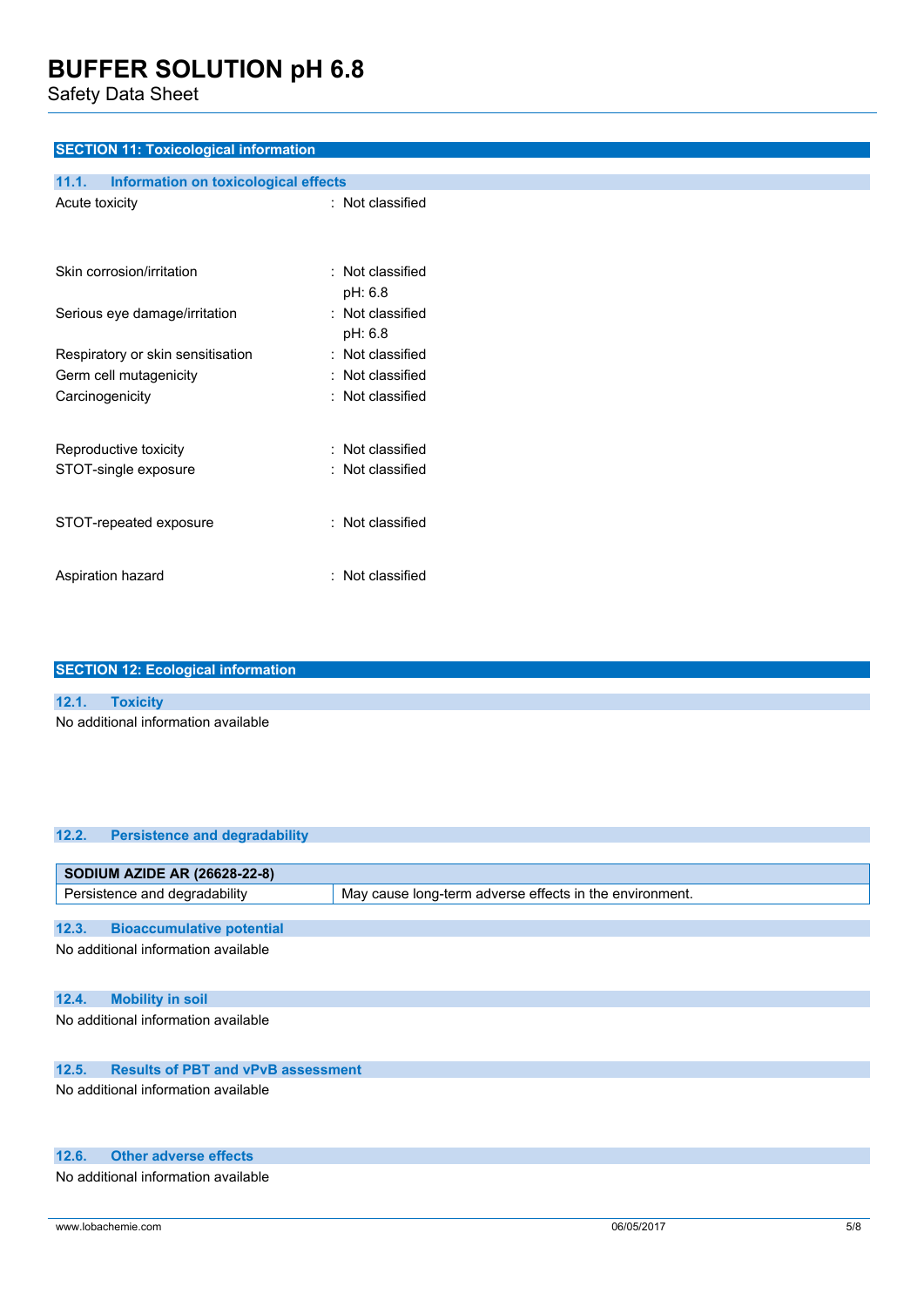Safety Data Sheet

| odicty Data Officer                              |                  |
|--------------------------------------------------|------------------|
| <b>SECTION 13: Disposal considerations</b>       |                  |
| 13.1.<br><b>Waste treatment methods</b>          |                  |
| No additional information available              |                  |
| <b>SECTION 14: Transport information</b>         |                  |
|                                                  |                  |
| In accordance with ADR / RID / IMDG / IATA / ADN |                  |
|                                                  |                  |
| 14.1.<br><b>UN number</b>                        |                  |
| UN-No. (ADR)                                     | : Not applicable |
| UN-No. (IMDG)                                    | : Not applicable |
| UN-No. (IATA)                                    | Not applicable   |
| UN-No. (ADN)                                     | : Not applicable |
| UN-No. (RID)                                     | : Not applicable |
| 14.2.<br><b>UN proper shipping name</b>          |                  |
| Proper Shipping Name (ADR)                       | : Not applicable |
| Proper Shipping Name (IMDG)                      | Not applicable   |
| Proper Shipping Name (IATA)                      | : Not applicable |
| Proper Shipping Name (ADN)                       | : Not applicable |
| Proper Shipping Name (RID)                       | : Not applicable |
|                                                  |                  |
| 14.3.<br><b>Transport hazard class(es)</b>       |                  |
| <b>ADR</b>                                       |                  |
| Transport hazard class(es) (ADR)                 | : Not applicable |
|                                                  |                  |
| <b>IMDG</b>                                      |                  |
| Transport hazard class(es) (IMDG)                | : Not applicable |
| <b>IATA</b>                                      |                  |
| Transport hazard class(es) (IATA)                | : Not applicable |
|                                                  |                  |
| <b>ADN</b>                                       |                  |
| Transport hazard class(es) (ADN)                 | : Not applicable |
|                                                  |                  |
| <b>RID</b>                                       |                  |
| Transport hazard class(es) (RID)                 | : Not applicable |
| 14.4.<br><b>Packing group</b>                    |                  |
| Packing group (ADR)                              | : Not applicable |
| Packing group (IMDG)                             | Not applicable   |
| Packing group (IATA)                             | : Not applicable |
|                                                  |                  |
| Packing group (ADN)                              | Not applicable   |
| Packing group (RID)                              | : Not applicable |
| <b>Environmental hazards</b><br>14.5.            |                  |
| Dangerous for the environment                    | : No             |
| Marine pollutant                                 | : No             |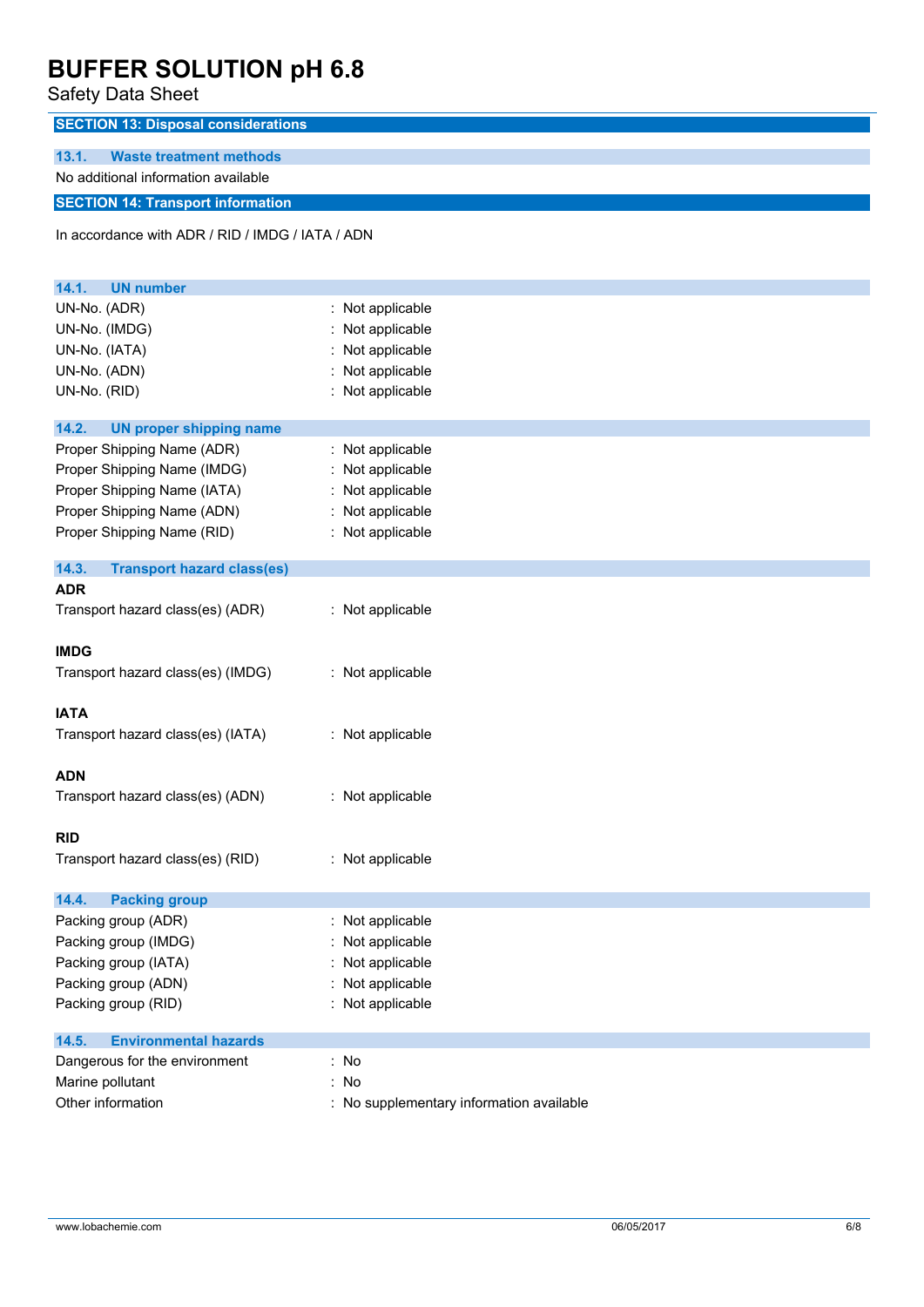Safety Data Sheet

**14.6. Special precautions for user**

**- Overland transport**

Not applicable

**- Transport by sea** Not applicable

**- Air transport**

Not applicable

**- Inland waterway transport** Not applicable

**- Rail transport** Not applicable

**14.7. Transport in bulk according to Annex II of MARPOL 73/78 and the IBC Code** Not applicable

**SECTION 15: Regulatory information**

**15.1. Safety, health and environmental regulations/legislation specific for the substance or mixture**

**15.1.1. EU-Regulations**

Contains no REACH substances with Annex XVII restrictions Contains no substance on the REACH candidate list

Contains no REACH Annex XIV substances

#### **15.1.2. National regulations**

#### **Germany**

| Reference to AwSV                                                                  | : Water hazard class (WGK) 3, severe hazard to water (Classification according to<br>AwSV, Annex 1) |
|------------------------------------------------------------------------------------|-----------------------------------------------------------------------------------------------------|
| 12th Ordinance Implementing the Federal<br>Immission Control Act - 12. BlmSchV     | : Is not subject of the 12. BlmSchV (Hazardous Incident Ordinance)                                  |
| <b>Netherlands</b>                                                                 |                                                                                                     |
| SZW-lijst van kankerverwekkende stoffen                                            | : None of the components are listed                                                                 |
| SZW-lijst van mutagene stoffen                                                     | : None of the components are listed                                                                 |
| NIET-limitatieve lijst van voor de<br>voortplanting giftige stoffen - Borstvoeding | : None of the components are listed                                                                 |

| NIET-limitatieve lijst van voor de<br>voortplanting giftige stoffen $-$ | : None of the components are listed |
|-------------------------------------------------------------------------|-------------------------------------|
| Vruchtbaarheid                                                          |                                     |
| NIET-limitatieve lijst van voor de                                      | : None of the components are listed |

NIET-limitatieve lijst van voor de voortplanting giftige stoffen – Ontwikkeling